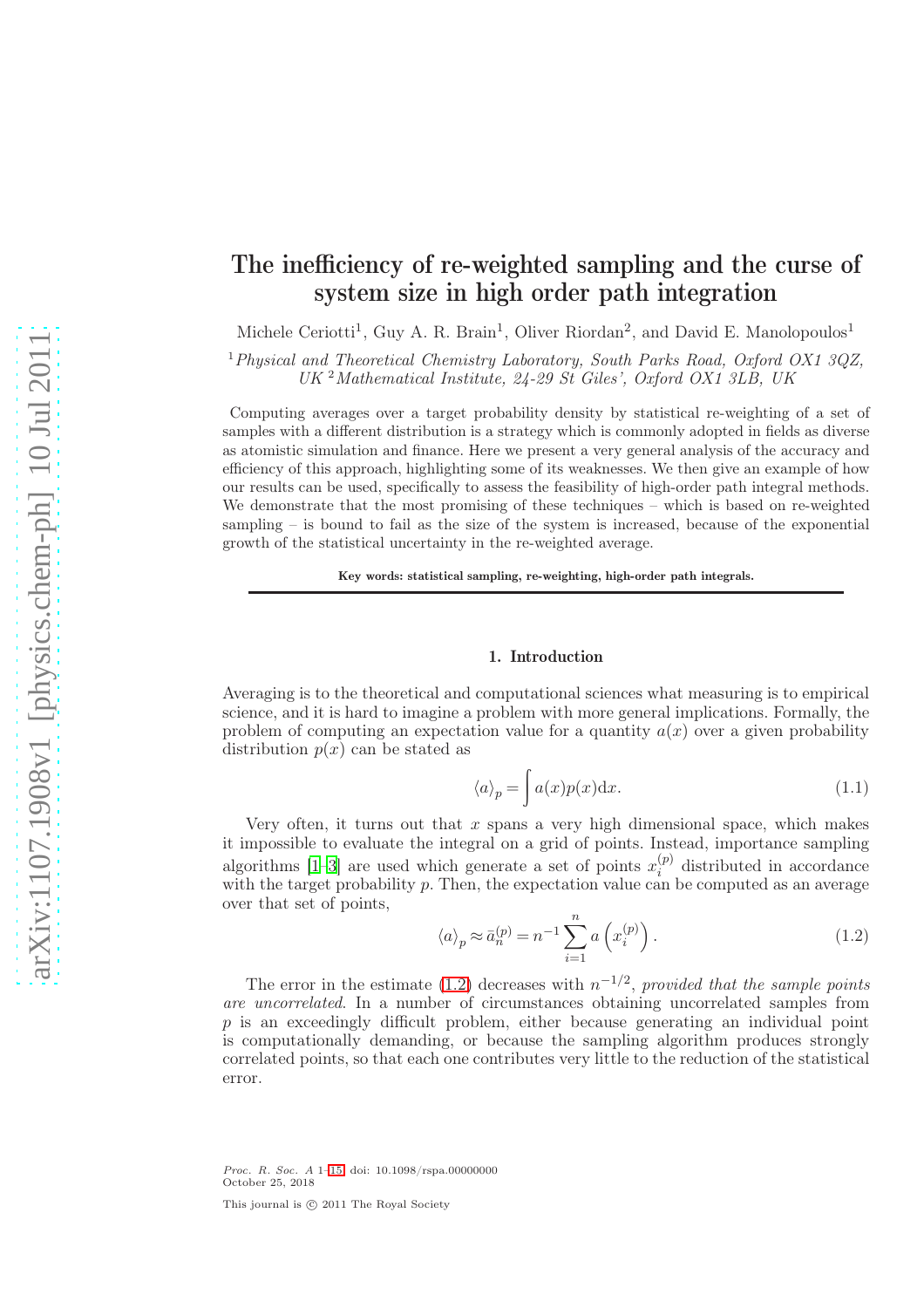In these cases one is led to explore the possibility of performing re-weighted sampling, i.e., generating points according to a different distribution  $p_0(x)$ , which is easier to sample efficiently, and then computing the average relative to p using a correction weight  $w(x) =$  $p(x)/p_0(x)$  involving the ratio of the probability densities:

<span id="page-1-0"></span>
$$
\langle a \rangle_p = \frac{\langle aw \rangle_{p_0}}{\langle w \rangle_{p_0}} \approx \bar{a}_n = \frac{\sum_{i=1}^n a\left(x_i^{(p_0)}\right) w\left(x_i^{(p_0)}\right)}{\sum_{i=1}^n w\left(x_i^{(p_0)}\right)}.
$$
\n(1.3)

Many methods have been developed which are fundamentally based on the re-weighted average  $(1.3)$ , which has found applications in physical chemistry  $[4-6]$ , theoretical physics [\[7,](#page-13-4) [8\]](#page-13-5), economics and statistics [\[2,](#page-13-6) [9\]](#page-13-7). Section [2](#page-1-1) will be devoted to a thorough analysis of the statistical properties of re-weighted sampling, and we will discuss under quite general assumptions the conditions required to apply this technique successfully.

Our analysis allows one to assess the efficacy of re-weighting in each of the contexts in which it is applied. One instance of an important problem which has recently been tackled by re-weighted sampling concerns the use of high-order path integration techniques in computer simulations which allow for the quantum nature of atomic motion. Conventional path integral (PI) methods [\[10](#page-13-8)[–12\]](#page-13-9) involve a significant overhead compared to a purely classical treatment, and a considerable effort has been devoted to the quest for less computationally demanding approaches. High order discretizations of the path have been available for some time [\[13](#page-13-10)[–15\]](#page-13-11), but it has only recently become apparent that one can circumvent the calculation of the bothersome second derivatives of the physical potential that arise in these discretizations by using re-weighted sampling [\[16](#page-13-12), [17](#page-14-1)]. If successful, this approach would make high order path integration generally applicable and very attractive for many applications.

To provide an example of the utility of the results established in Section 2, we shall therefore proceed in Section 3 to focus on the role of re-weighted sampling in high order PI simulations. We shall show in particular that this form of path integration is eventually bound to fail because of the reduced statistical efficiency introduced by the re-weighting. Simulations of small clusters and/or mildly quantum mechanical problems constitute a niche in which this approach might be beneficial [\[17](#page-14-1)], but its performance is bound to degrade for larger systems.

# 2. Statistics of re-weighting

<span id="page-1-1"></span>A key issue which is often overlooked is that averaging according to [\(1.3\)](#page-1-0) will have a lower statistical efficiency than sampling p directly as in  $(1.2)$ , i.e., for the same number of uncorrelated sample points, the statistical error in the re-weighted average will often be larger. Working out a simple, analytical expression for this drop in sampling efficiency would be extremely useful, as it would allow one to make an informed choice as to whether the computational gain of sampling  $p_0$  is overshadowed by the concomitant statistical inefficiency.

In order to evaluate such an estimate, let us first simplify the notation of Eq. [\(1.3\)](#page-1-0) by labelling  $a_i$  the *i*-th sample for the observable a, and  $w_i$  the ratio of the probability densities  $p(x_i)/p_0(x_i)$ . Averages with respect to the target distribution p will be written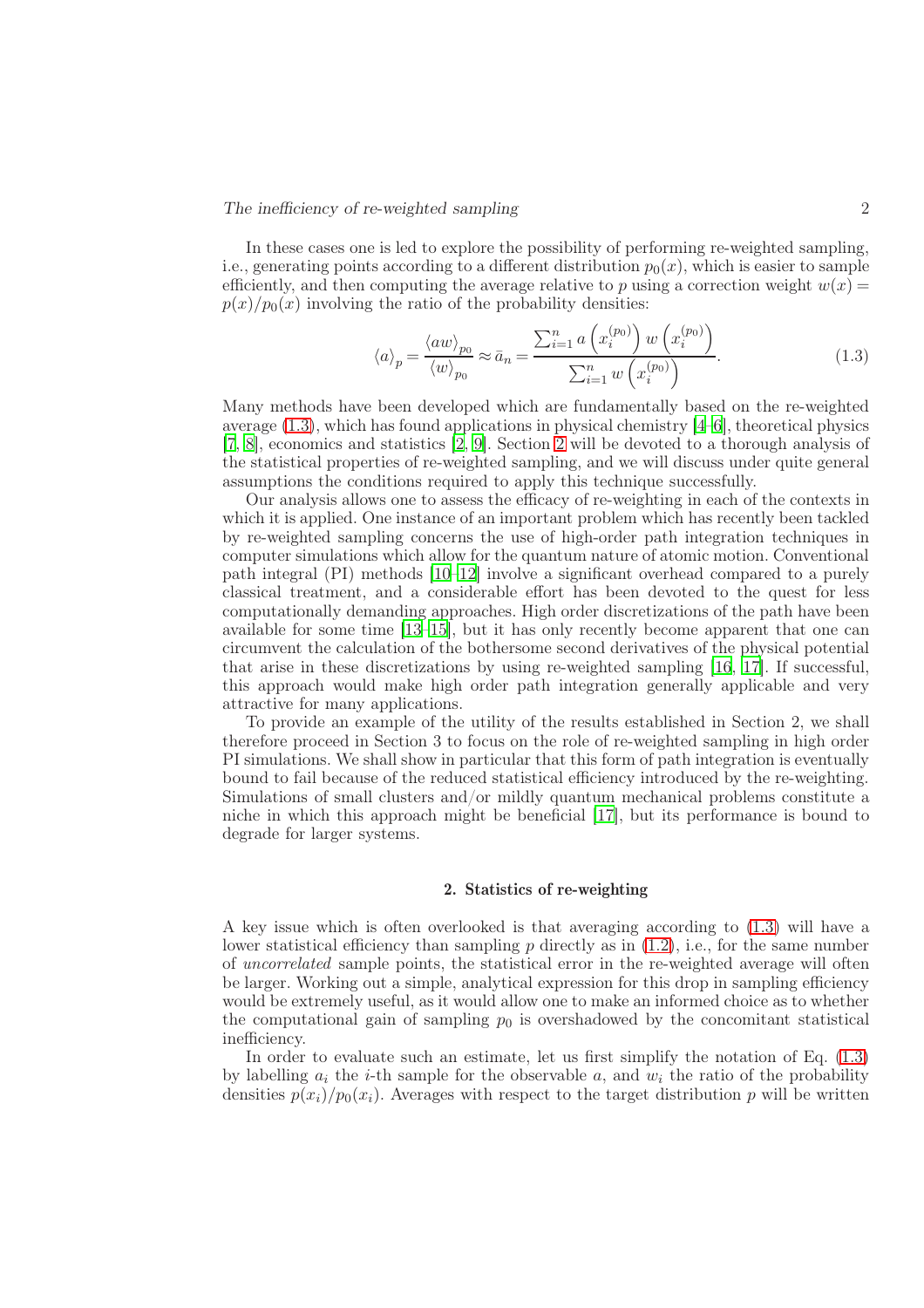as  $\langle \cdot \rangle_p$ , while averages relative to  $p_0$  will be written as  $\langle \cdot \rangle$ . With this notation,

<span id="page-2-0"></span>
$$
\bar{a}_n = \sum_{i=1}^n a_i w_i / \sum_{i=1}^n w_i, \text{ and } \lim_{n \to \infty} \bar{a}_n = \frac{\langle aw \rangle}{\langle w \rangle} = \langle a \rangle_p. \tag{2.1}
$$

Our objective is to unravel the statistical properties of the weighted average [\(2.1\)](#page-2-0) for a finite number  $n$  of sample points, and to compare them with those resulting from sampling the target distribution directly. We will assume that different samples are completely uncorrelated, since different sampling distributions and algorithms can be compared on the basis of the computational cost of generating a new uncorrelated sample point.

It is shown in the appendix that an asymptotic expression for the expectation value and the variance of  $\bar{a}_n$  can be obtained under very weak assumptions about the joint probability distribution

$$
p_0(a, w) = \int \delta(a - a(x)) \delta(w - w(x)) p_0(x) dx
$$

of a and w. To first order in  $n^{-1}$ ,

<span id="page-2-1"></span>
$$
\langle \bar{a}_n \rangle \approx \frac{\langle aw \rangle}{\langle w \rangle} + \frac{\langle aw \rangle \langle w^2 \rangle - \langle w \rangle \langle aw^2 \rangle}{n \langle w \rangle^3}, \tag{2.2}
$$

$$
\sigma^2(\bar{a}_n) \approx \frac{\langle a^2 w^2 \rangle \langle w \rangle^2 - 2 \langle aw \rangle \langle aw^2 \rangle \langle w \rangle + \langle aw \rangle^2 \langle w^2 \rangle}{n \langle w \rangle^4}.
$$
\n(2.3)

Eq. [\(2.2\)](#page-2-1) shows that for any finite number of samples the re-weighted average is a biased estimator of  $\langle a \rangle_p$ , i.e., that  $\langle \bar{a}_n \rangle$  is affected by a systematic error which decreases with  $n^{-1}$ , while Eq. [\(2.3\)](#page-2-1) shows that the statistical error in the re-weighted mean decreases asymptotically as  $n^{-1/2}$ .

In order to perform a comparison between the weighted and the un-weighted sampling strategies, it is necessary to evaluate the coefficients which enter Eqs. [\(2.2\)](#page-2-1) and [\(2.3\)](#page-2-1). To do this we introduce an additional assumption, namely that a and  $h = -\ln w$  are correlated Gaussian variates, with means  $\langle a \rangle$  and 0, variances  $\sigma^2(a)$  and  $\sigma^2(h)$ , and covariance  $\langle ah \rangle$ , all with respect to  $p_0$ . We introduce h because in many cases – certainly the vast majority of those occurring in the physical sciences – the probability density is proportional to the exponential of an extensive state function (e.g. a difference Hamiltonian). It is not difficult to justify the assumption of Gaussian statistics, since the observable and the logarithm of the weight are often computed by summing a large number of fluctuating contributions, and will therefore have nearly Gaussian statistics by virtue of the central limit theorem. In any case the objective here is simply to discuss the qualitative features of re-weighted sampling, and the Gaussian limit provides a convenient framework in which to do this.

Under the assumption of a Gaussian joint probability distribution for  $(a, h)$ , all expectation values of the form  $\langle a^p w^q \rangle$  can be computed analytically in terms of the parameters of the distribution. Eqs. [\(2.2\)](#page-2-1) and [\(2.3\)](#page-2-1) then simplify to

<span id="page-2-2"></span>
$$
\langle \bar{a}_n \rangle \approx \langle a \rangle - \langle ah \rangle + \langle ah \rangle e^{\sigma^2(h)} / n, \qquad (2.4)
$$

$$
\sigma^2(\bar{a}_n) \approx \left(\sigma^2(a) + \langle ah \rangle^2\right) e^{\sigma^2(h)}/n. \tag{2.5}
$$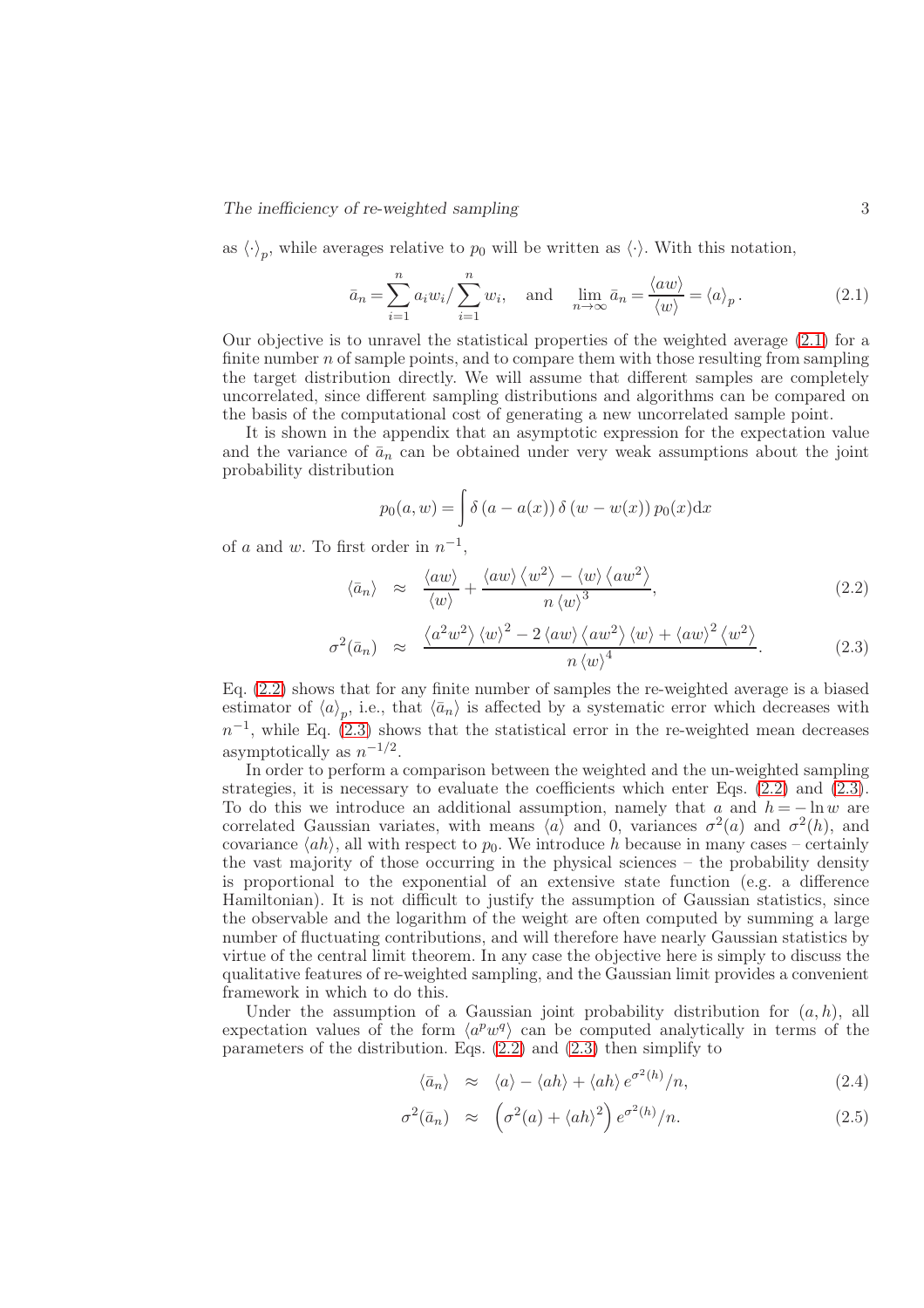These equations convey in a more transparent way the message that is inherent in their more general counterparts. The systematic bias depends on the cross-correlation between the observable a and  $h = -\ln w$ , and both the systematic and statistical error grow exponentially with  $\sigma^2(h)$ . Whenever the fluctuations of h are smaller than 1, there will be little difference between the efficiency of sampling directly based on the target distribution and that of the re-weighted method. However, as soon as  $\sigma(h)$  becomes larger than one, both the systematic bias and the statistical error of the re-weighted approach will require a much larger number of samples for convergence to within a given threshold.



<span id="page-3-0"></span>Figure 1. Numerical results for the mean and standard deviation in the mean for  $n$  independent samples obtained from re-weighting a Gaussian-distributed observable with zero mean and variance  $\sigma^2(a) = 1$ , based on a difference Hamiltonian h with variance  $\sigma^2(h)$ , and cross-correlation  $\langle ah \rangle$  with a. The full lines correspond to the predictions of Eqs. [\(2.4\)](#page-2-2) and [\(2.5\)](#page-2-2).

In Figure [1](#page-3-0) we present the results of some numerical experiments in which we generated correlated Gaussian variables  $a$  and  $h$ , and computed the weighted average of a according to  $(1.3)$ . The results confirm the asymptotic nature of our estimates, which describe the behaviour of  $\langle \bar{a}_n \rangle$  and  $\sigma^2(\bar{a}_n)$  in the large-n regime. The small-n limit can instead be pin-pointed very easily by considering the  $n = 1$  case, in which the average converges to the un-weighted value  $\langle a \rangle$ , and the variance is just  $\sigma^2(a)$ .

While it is common knowledge that the fluctuations of the "difference Hamiltonian"  $h = -\ln w$  must be small in order to apply re-weighting successfully, we believe it will come as a surprise to many that fluctuations of the order of a few units in  $h$  will decrease the sampling efficiency by orders of magnitude. The message here is that in re-weighted simulations the joint probability distribution of  $a$  and  $h$  should be monitored carefully. The value of  $\exp[\sigma^2(h)]$  provides a direct indication of the statistical inefficiency due to re-weighting, and the cross-correlation  $\langle ah \rangle$  provides an equally direct indication of the systematic bias in  $\langle \bar{a}_n \rangle$ . Both of these are straightforward to converge, as they involve un-weighted averages.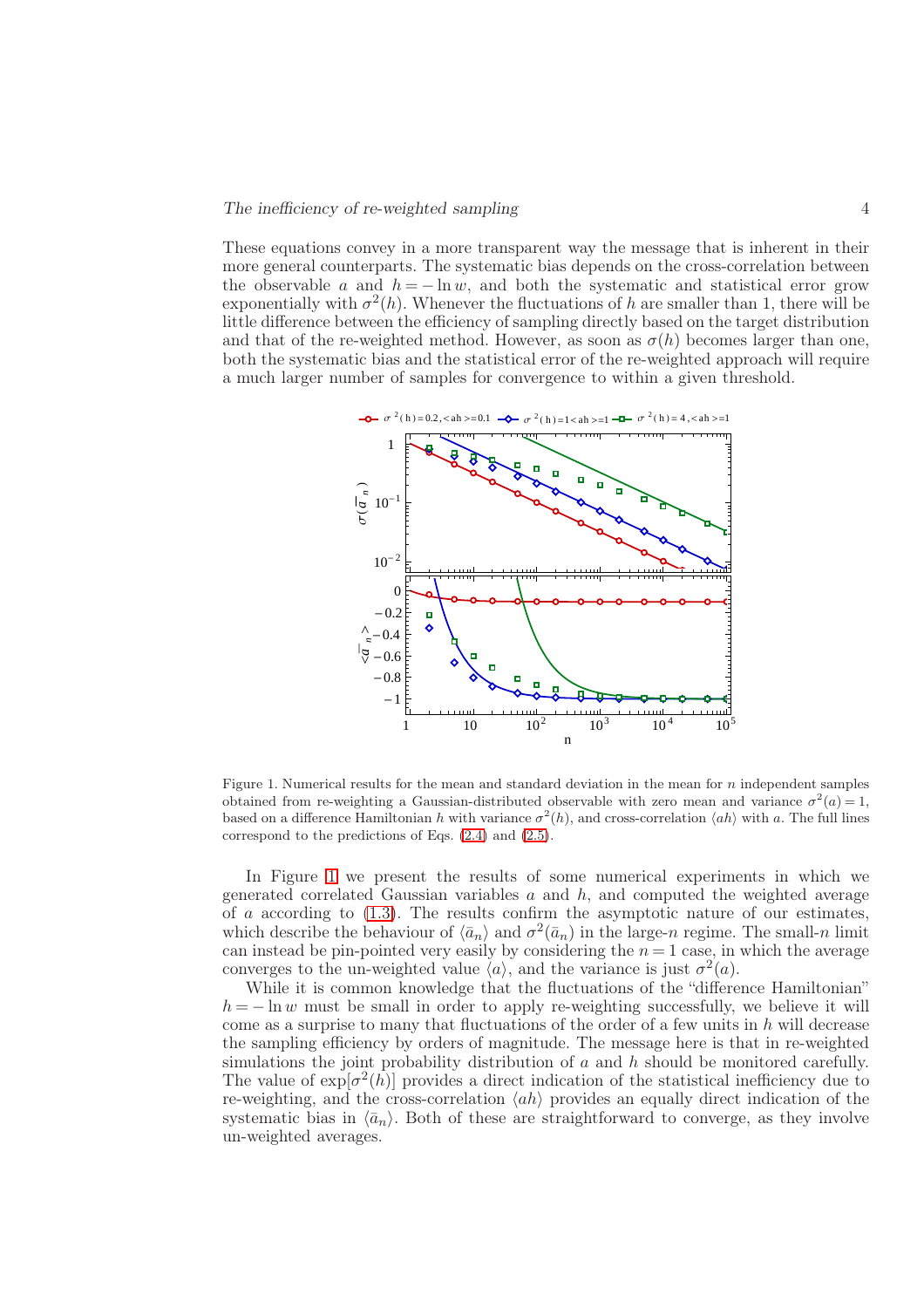While Eqs.  $(2.4)$  and  $(2.5)$  cannot be used quantitatively in the case of non-Gaussian statistics, they provide useful guidelines to judge the quality of sampling in a re-weighted calculation. Whenever the fluctuations of  $h$  are large and the weighted average is much closer to  $\langle a \rangle$  than to  $\langle a \rangle - \langle ah \rangle$ , it is very likely that the numerical results obtained from [\(1.3\)](#page-1-0) will be meaningless. In order to provide an illustration of the utility of these estimates, we will now show that they can be used to predict the situations in which high-order PI schemes based on re-weighted sampling can be used successfully, and those in which they cannot.

# 3. High order path integration

## (a) Suzuki-Chin path integration

Path integral methods aim at approximating the quantum mechanical partition function,  $Z = \text{Tr}e^{-\beta H}$ , by factoring it in such a way that the resulting expression can be evaluated within a classical framework. The simplest such factorization makes use of the well-known Trotter product formula [\[18\]](#page-14-2), and results in an expression which is equivalent to a purely classical partition function in an extended phase space consisting of many replicas (beads) of the system, connected by harmonic springs to form a closed path (necklace) [\[10](#page-13-8)[–12,](#page-13-9) [19](#page-14-3)] . The overall Trotter Hamiltonian reads

<span id="page-4-0"></span>
$$
H^{(T)} = \sum_{j=1}^{P} \frac{p_j^2}{2m} + \frac{m}{2} \left(\frac{\beta \hbar}{P}\right)^2 (q_j - q_{j+1})^2 + V(q_j), \tag{3.1}
$$

where  ${q_i}$  and  ${p_i}$  are the coordinates and momenta of the different beads, and  $V(q)$  is the physical potential. The classical partition function computed with this Hamiltonian at P times the physical temperature converges to the fully quantum mechanical partition function Z, with an error that is second-order in  $\beta/P$ . The number of beads necessary for convergence is in general a small multiple of  $\beta \hbar \omega_{max}$ , where  $\omega_{max}$  is the fastest physical vibration in the system. The computational cost therefore becomes very large for low temperatures and/or stiff vibrational modes, and considerable effort has been devoted to the quest for faster-converging factorizations in order to reduce this cost.

It has been shown [\[20](#page-14-4)] that factorizations with an error that is of an order higher than two in  $\beta/P$  must contain composite operators which have the form of nested commutators between the kinetic energy operator  $\hat{T}$  and the potential  $\hat{V}$ . The complexity of the nested commutators increases with the order of the factorization and is only really manageable up to fourth-order. Among the different fourth-order factorizations developed so far [\[13–](#page-13-10) [16](#page-13-12), [21](#page-14-5)], the one proposed by Suzuki [\[14](#page-13-13)] and simplified by Chin [\[15\]](#page-13-11) has better convergence properties than most others. It also only contains the double commutator  $[\tilde{V}, [\tilde{T}, \tilde{V}]]$ , which is proportional to the square modulus of the force and hence of a manageable complexity.

This Suzuki-Chin (SC) factorization results in a Hamiltonian

$$
H^{(SC)} = \sum_{j=1}^{P} \frac{p_j^2}{2m} + \frac{m}{2} \left(\frac{\beta \hbar}{P}\right)^2 (q_j - q_{j+1})^2 + \tilde{V}_j(q_j, \beta)
$$
(3.2)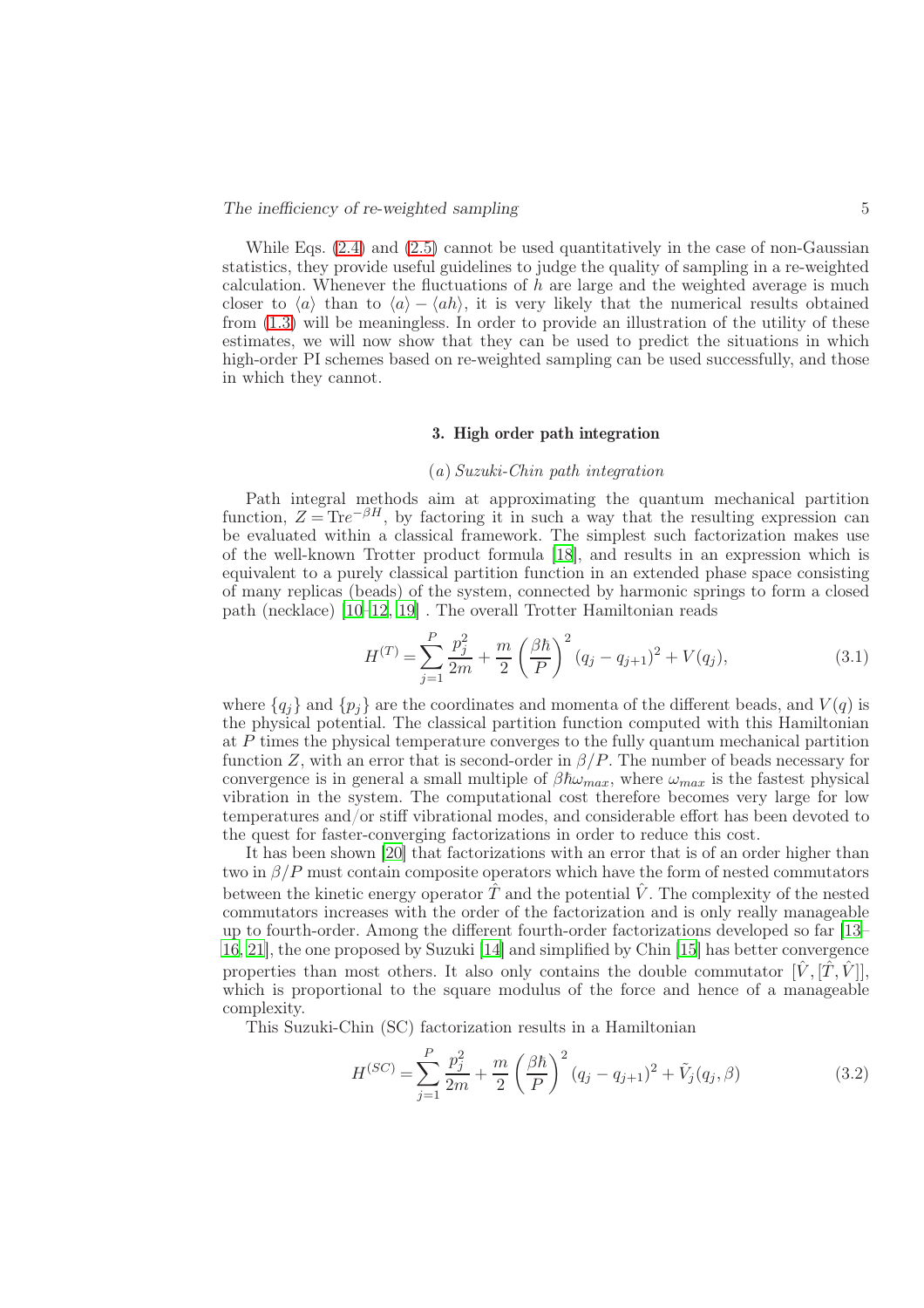which contains a bead-dependent modified potential

$$
\tilde{V}_j(q_j,\beta) = w_j V(q_j) + \frac{w_j d_j}{m} \left(\frac{\beta \hbar}{P}\right)^2 \left|V'(q_j)\right|^2.
$$
\n(3.3)

The coefficients  $w_j$  and  $d_j$  take different values for odd and even beads, namely  $w_{2j} = 2/3$ ,  $w_{2j+1} = 4/3$ ,  $d_{2j} = \alpha/6$ ,  $d_{2j+1} = (1 - \alpha)/12$ , where  $\alpha$  is a free parameter which can be varied in the range [0, 1]. While tuning  $\alpha$  can improve the convergence in specific cases [\[16](#page-13-12), [17\]](#page-14-1), there is no universally optimal choice, so in the present work we used  $\alpha = 0$ .

The modified Hamiltonian resulting from the SC factorization contains the square modulus of the physical force. A path integral molecular dynamics (PIMD) calculation based on the corresponding classical equations of motion therefore requires one to evaluate the derivative of the squared force term, which contains the Hessian. Unfortunately, this is prohibitively expensive to evaluate for large systems with all but the simplest inter-atomic potentials. One way around this difficulty is to exploit the possibility of sampling based on a quasi-Trotter Hamiltonian which resembles Eq. [\(3.1\)](#page-4-0) but has the physical potential on each bead weighted by  $w_j$  [\[16\]](#page-13-12). The statistics corresponding to the SC Hamiltonian can then be recovered by re-weighting configurations with the weighting factor  $w = e^{-h} \equiv \exp(-\beta \Delta H/P)$ , where the difference Hamiltonian has the form

<span id="page-5-0"></span>
$$
\Delta H = \sum_{j=1}^{P} \frac{w_j d_j}{m} \left(\frac{\beta \hbar}{P}\right)^2 \left|V'(q_j)\right|^2.
$$
\n(3.4)

The effect that re-weighting configurations based on  $(3.4)$  has on the statistical efficiency of sampling is the fundamental drawback of this approach, as will be discussed in the next subsection, based on the general results of Section [2.](#page-1-1)

## (b) The curse of system size

The high-order path integral strategy we have just described may appear to be superior to Trotter PI in all respects [\[16](#page-13-12)]. However, one must not overlook the question of statistical efficiency, which could imply that longer trajectories are required to obtain the same level of sampling accuracy, a factor which must be considered when comparing the computational viability of different approaches.

Given the analysis in Section [2,](#page-1-1) all we need to evaluate the errors due to finite sampling in this context is an estimate of the variance of  $\Delta H$ . Consider first the case of a simple harmonic oscillator with frequency  $\omega$ , in the strongly-quantum regime, where the distribution of configurations is well approximated by the ground-state density  $P(q) \propto \exp(-m\omega q^2/\hbar)$ . Then, the squared fluctuations of  $|V'(q)|^2$  read

$$
\langle |V'(q)|^4 \rangle - \langle |V'(q)|^2 \rangle^2 = \hbar^2 m^2 \omega^6 / 2.
$$

Under the simplifying assumption that the statistics of  $q$  for a finite- $P$  path integral simulation are the same as those of the quantum oscillator at full convergence, one can write down the squared fluctuations of the temperature-scaled difference Hamiltonian  $h \equiv \beta \Delta H/P$  as

<span id="page-5-1"></span>
$$
\sigma^2(\beta \Delta H/P) \approx (P/2)^k (\beta \hbar \omega/P)^6 / 162,\tag{3.5}
$$

where  $k$  varies between one (if one assumes that there is no correlation between the forces on different beads) and two (if one assumes that the forces on all beads are the same).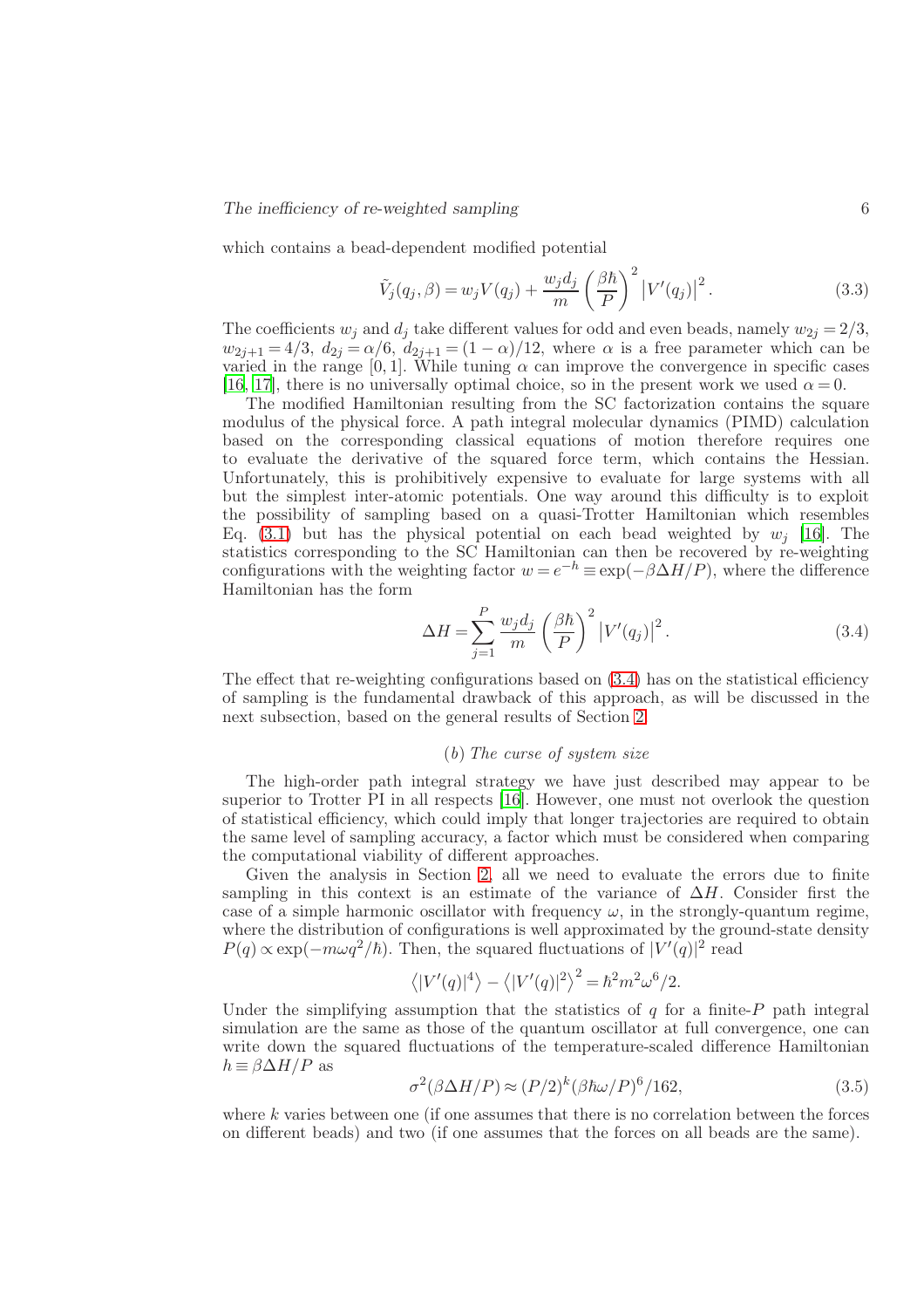Eq. [\(3.5\)](#page-5-1) implies that it is possible to reduce the fluctuations of the weights  $w = e^{-h}$ at will by increasing the number of replicas. However, one should remember that keeping this number low was the primary reason for attempting a high-order factorization in the first place. Since the relative error in the energy due to the discretization of the fourth order PI grows as  $(\beta \hbar \omega / P)^4$ , it is clear that – for a given discretization error – the sampling problems inherent in re-weighted SC PIMD are bound to get worse as the quantum nature of the problem becomes more pronounced.

Moreover, the issue of statistical efficiency is exacerbated once one considers a system with f degrees of freedom. Since the difference Hamiltonian is size-extensive, its variance will scale linearly with f, leading to an exponential dependence of the statistical and systematic finite-sampling errors on the size of the system. For a multi-dimensional harmonic system with frequencies  $\omega_i$  one can estimate – in the worst-case scenario of complete correlation of the forces on different replicas – that the total squared fluctuations will be of the order of

<span id="page-6-0"></span>
$$
\sigma^2(\beta \Delta H/P) \approx \left(\frac{\beta \hbar \bar{\omega}}{P}\right)^6 \frac{fP^2}{648}, \quad \bar{\omega} = \left(\frac{1}{f} \sum_{i=1}^f \omega_i^6\right)^{1/6}.
$$
 (3.6)

In practice, this means that the high-order path integral integration scheme which we have described in the previous section will yield a small statistical uncertainty up to a critical system size, above which the statistical efficiency will decrease exponentially. Our analysis of the harmonic limit yields an estimate of this critical size for a given value of  $\beta\hbar\bar{\omega}$ . For instance, flexible water can be simulated successfully by Trotter PI with  $P \gtrsim 32$ , and has  $\bar{\omega} \approx 2700 \text{ cm}^{-1}$ . For  $T = 300 \text{ K}$  and  $P = 32$ , Eq. [\(3.6\)](#page-6-0) suggests that the fluctuations in the difference Hamiltonian will be of the order of one in a simulation of a few tens of water molecules. This is the sort of system size up to which re-weighted SC PIMD is therefore predicted to be advantageous.

# (c) An example: liquid water

In order to verify the predictions of Eq. [\(3.6\)](#page-6-0) and those of Section [2](#page-1-1) for a realistic condensed-phase example, we have examined the case of a flexible water model [\[23\]](#page-14-6), simulated at a temperature of 298 K and at the experimental density. We chose to perform simulations with 216 water molecules, so as to be in a regime in which – according to the arguments of Section 3b – the statistical inefficiency of re-weighting should be apparent.

We explored numbers of beads ranging between  $P = 4$  and  $P = 128$ , and for each set of parameters performed 16 independent simulations, each of which comprised 20 ps for the initial equilibration and 1 ns during which averages were accumulated. The calculations were accelerated using the ring-polymer contraction technique [\[24](#page-14-7)], with the same parameters as we have employed in previous simulations [\[22](#page-14-8)]. Canonical sampling was enforced by applying targeted Langevin thermostats to the internal modes of the ring polymer, and a global stochastic velocity rescaling with a time constant of 10 fs to the centroid [\[25](#page-14-9), [26](#page-14-10)]. The quantum mechanical kinetic energy of the water molecules was accumulated using the modified form of the centroid virial estimator proposed by Yamamoto [\[17\]](#page-14-1). This estimator, which is based on a scaling of fluctuation coordinates [\[27\]](#page-14-11), can be evaluated by finite differences thereby avoiding the need for high-order derivatives of the potential.

As an initial test, we examined the convergence of the average kinetic and potential energies of the liquid as a function of the number of replicas, for both Trotter PI and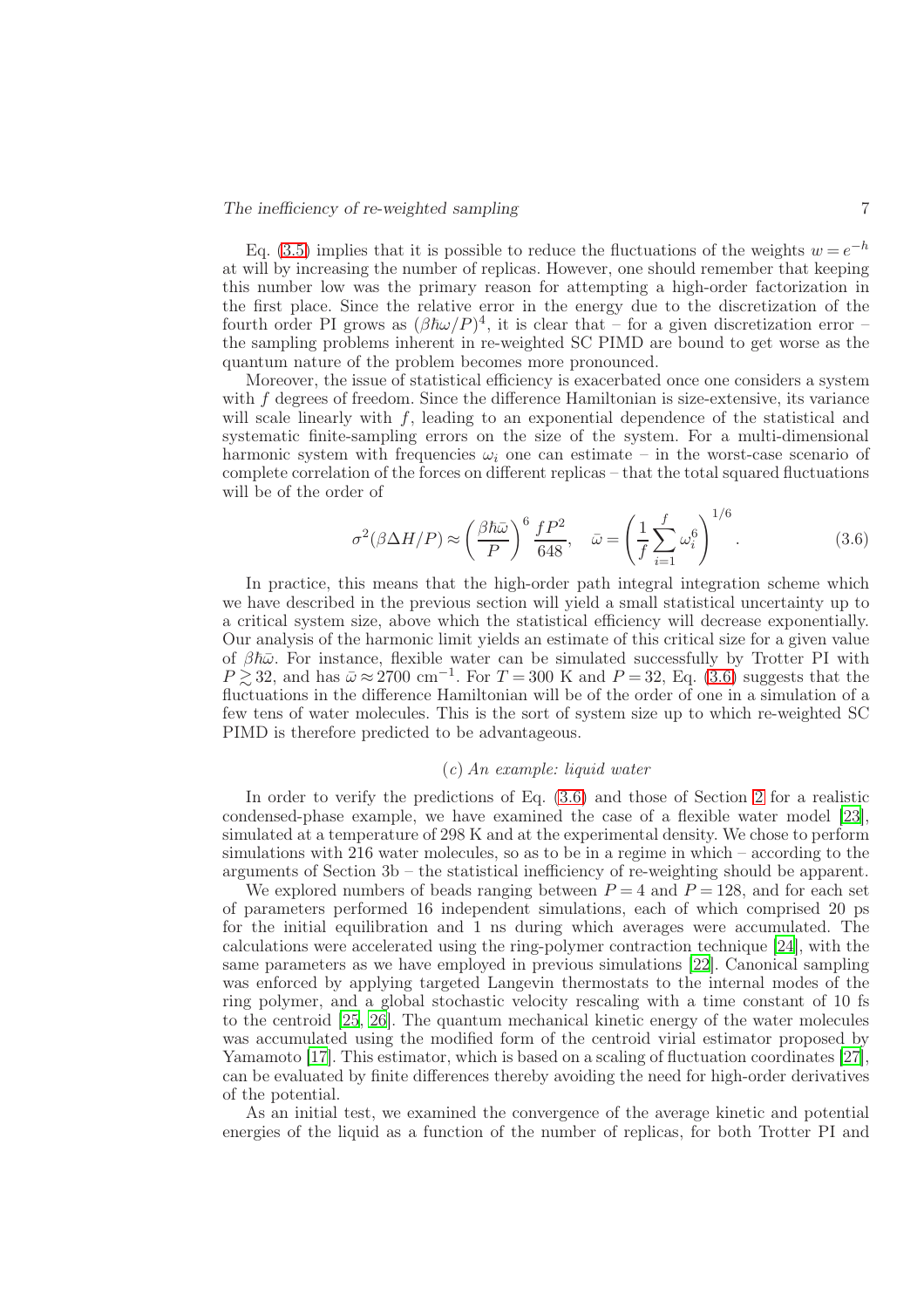

<span id="page-7-0"></span>Figure 2. The two panels show the convergence of the average potential and kinetic energy for a simulation of 216 water molecules as a function of the number of beads P. The reference value – shown as a black dashed line – corresponds to Trotter PI with  $P = 128$ . The results from the PI-GLE accelerated Trotter PIMD are also reported [\[22\]](#page-14-8). Error bars were calculated, but are smaller than the data points on this scale. For the SC simulations we also report the averages of the observables computed without weights (joined by dashed lines) and those obtained from the infinite n limit of Eq. [\(2.4\)](#page-2-2) (continuous lines).

re-weighted SC PI (see Figure [2\)](#page-7-0). As expected, and as witnessed in previous calculations with a similar water model [\[16\]](#page-13-12), the higher order of the PI factorization does translate into faster convergence. However, for the simulations with  $P \leq 32$ , the statistical error in the mean for the re-weighted SC method was found to be considerably larger than that of Trotter PIMD. Even more worrying, for re-weighted SC PIMD there is a significant difference between the weighted average of the kinetic energy and the asymptotic result predicted for Gaussian statistics [the  $n \to \infty$  limit of Eq. [\(2.4\)](#page-2-2)]. These issues will be considered in more detail below. As a final remark, it can be seen from Figure [2](#page-7-0) that the recently-developed stochastic PI+GLE [\[22\]](#page-14-8) approach manages to obtain even faster convergence than SC PIMD, without any of the sampling issues that we are about to elucidate.

It remains to be verified whether the scenario presented in Section 3b based on a harmonic model and an analysis of the sampling efficiency in the Gaussian limit corresponds to the numerical finding in this real example. First of all, one needs to verify whether the scaling of the variance of the logarithm of the weights follows Eq.  $(3.6)$ . Figure [3](#page-8-0) demonstrates that both the scaling with  $P$  and with the number of degrees of freedom correspond to the predictions we have made, even if the quantitative values for  $\sigma^2(\beta \Delta H/P)$  are lower by about a factor of 3 than the analytical estimates obtained from the harmonic model. Taking this correction into account increases to about 100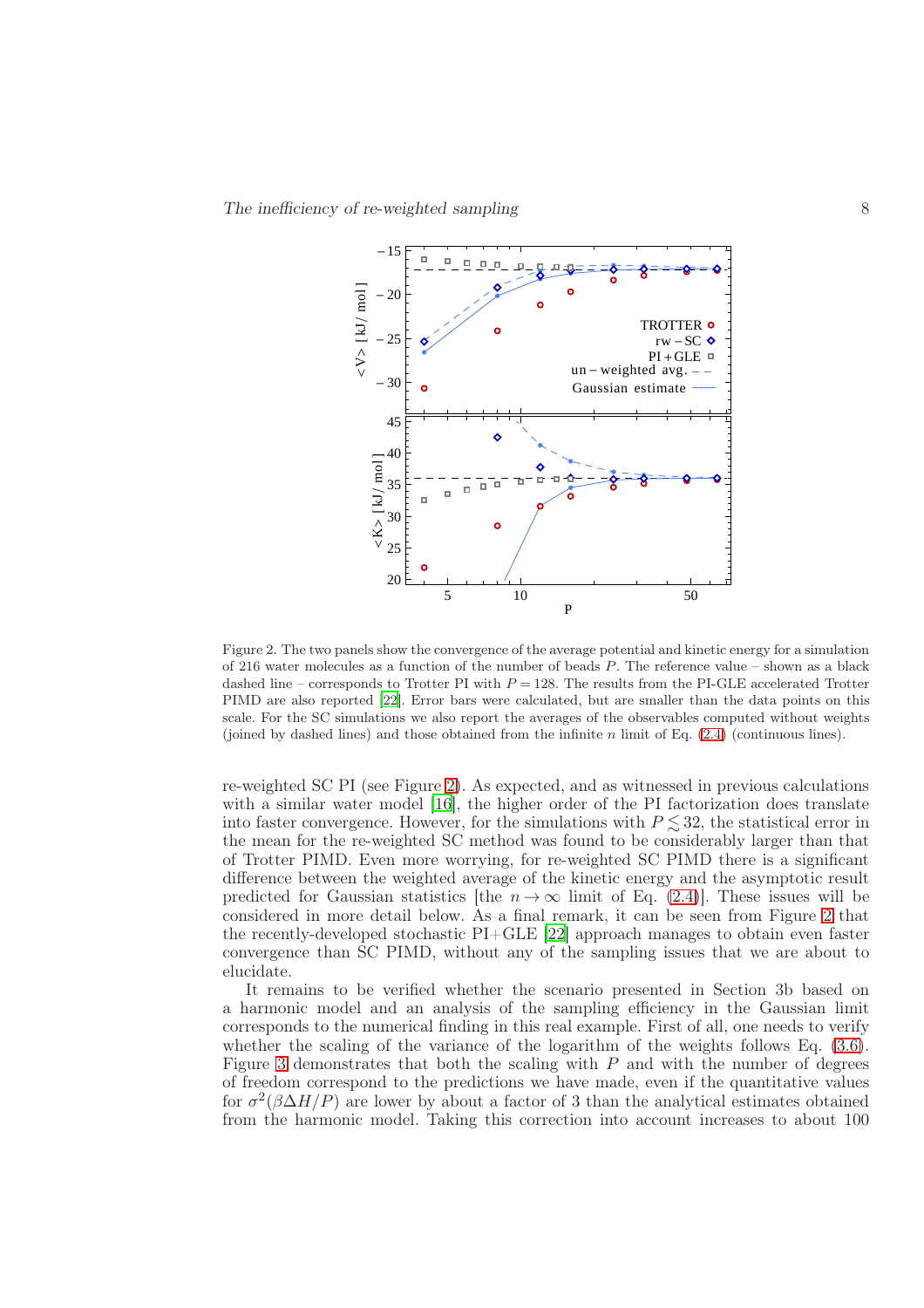

<span id="page-8-0"></span>Figure 3. The three panels show the fluctuations of the temperature-scaled difference Hamiltonian  $h =$  $\beta\Delta H/P$  for a simulation of a flexible water model at  $T = 298$  K, for different numbers of replicas P and numbers of water molecules  $N_W$ . The top left panel shows the data points as a function of  $N_W$ ; the dashed lines are guides for the eye corresponding to  $\sigma^2 \propto N_W$  behaviour. The bottom left panel shows the points as a function of P; here the dashed lines correspond to  $\sigma^2 \propto P^{-4}$ . The right panel shows a contour plot of the interpolant of the data points as a function of P and  $N_W$ , with  $\sigma^2$  denoted by the colour scale. Red indicates regions in which the statistical inefficiency of re-weighted Suzuki-Chin PIMD is unmanageable, while blue indicates regions in which it is comparable to that of Trotter PIMD. Note that for a given  $P$ , the inefficiency gets worse with increasing system size.

the number of water molecules for which re-weighted SC PIMD is computationally reasonable.

Having verified that the fluctuations in the difference Hamiltonian closely obey Eq. [\(3.6\)](#page-6-0), let us discuss the validity of the relations between these fluctuations and the error in the mean that we have worked out in Section [2.](#page-1-1) Figure [4](#page-9-0) shows that – for the case of  $P = 16$ , where the variance of the temperature-scaled difference Hamiltonian  $h = \beta \Delta H/P$  is much larger than one – the trends do indeed correspond to those derived in the limit of Gaussian statistics. Averages computed from short trajectories suffer a large systematic bias, and they slowly approach the limit predicted from the crosscorrelation between the observable and the difference Hamiltonian as the number of samples is increased. To obtain a converged expectation value and therefore verify the accuracy of the prediction based on Gaussian statistics, a prohibitively long trajectory would be required. Also as anticipated, the upper panel of Figure [4](#page-9-0) clearly demonstrates that the statistical variance in the mean for re-weighted SC PIMD decreases much more slowly than for Trotter PIMD, completely offsetting the benefits of using the higher-order propagator.

It is important to remark that we have been able to make these issues stand out clearly because we have considered a relatively simple problem, for which we could run long trajectories and gather extensive statistics. In real applications one can rarely afford to perform such a detailed error analysis, and in this respect the analytical results we have derived provide a useful litmus test. The fluctuations of the temperature-scaled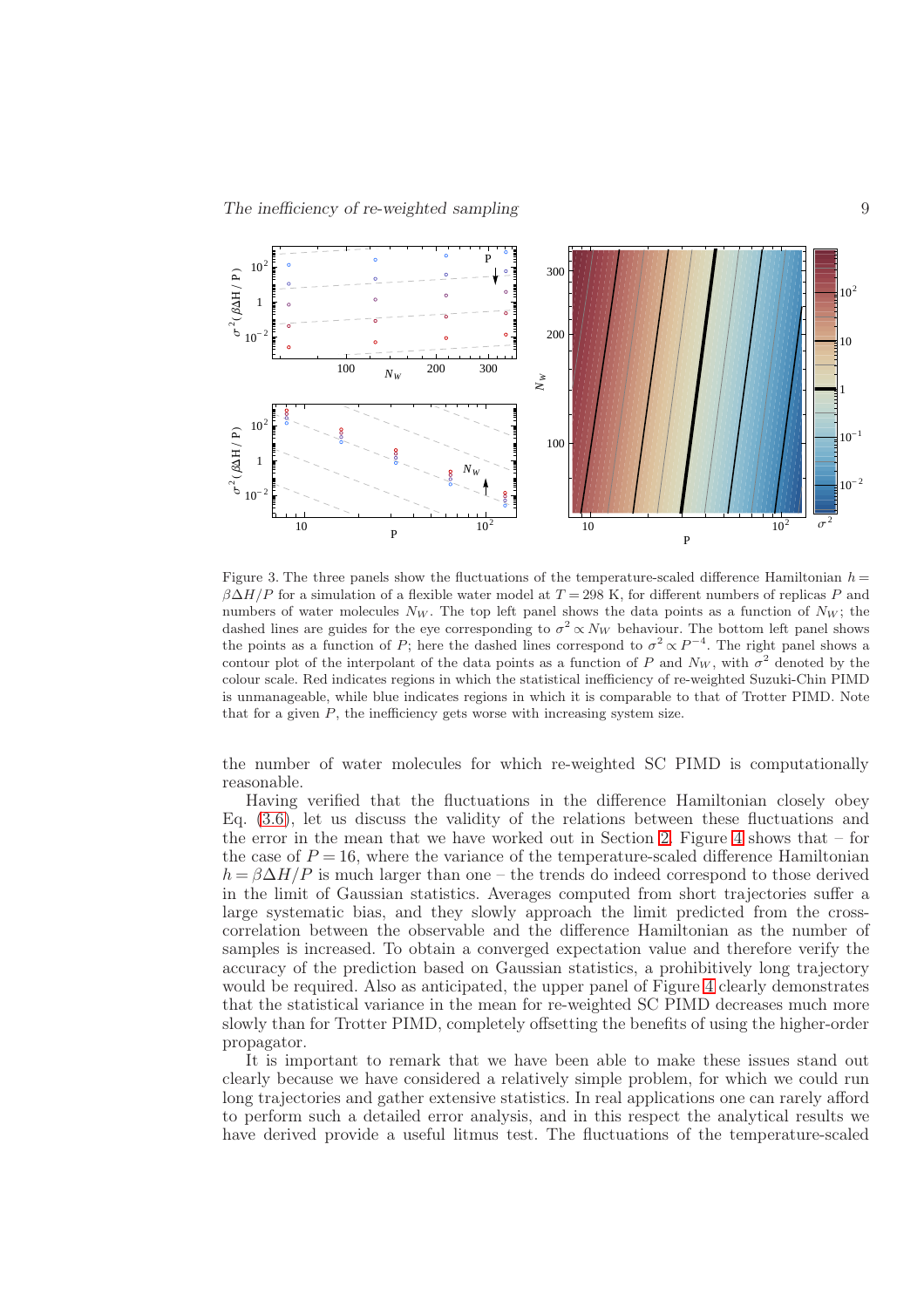

<span id="page-9-0"></span>Figure 4. The two panels show the convergence of the mean kinetic energy for a simulation of 216 water molecules, at  $T = 298$  K and for  $P = 16$ , as a function of the length of the simulation, together with the relative fluctuations in the mean. In the lower plot, the un-weighted average kinetic energy and that obtained from the infinite  $n$  limit of Eq.  $(2.4)$  are also shown.

difference Hamiltonian  $h$  should be smaller than one, since for larger fluctuations the statistical inefficiency rapidly becomes unmanageable. Even more interesting is the crosscorrelation between the observable  $a$  and  $h$ , which indicates the extent of the systematic bias.

# 4. Conclusions

In this paper we have performed a careful assessment of the statistical efficiency of reweighted sampling. Our analysis shows a dramatic degradation in performance when the squared fluctuations of the logarithm of the weight exceed one. While it is common knowledge that large fluctuations in the weights lead to failure of such techniques, and that the size-extensivity of the difference Hamiltonian makes these methods unsuitable for the study of large-scale problems, our analysis shows clearly how dramatic this effect can be, and also that the problem is quite insidious.

In fact, insufficient sampling in a re-weighted calculation is very difficult to detect. It mainly manifests itself through the error in the mean decreasing more slowly than the inverse square root of the number of samples even after a very large number of samples have been accumulated, indicating that the asymptotic regime has not yet been reached (see the upper panel of Fig. 4). An even greater concern is that finite sampling implies a bias in the estimate of the observable, which decreases very slowly and would be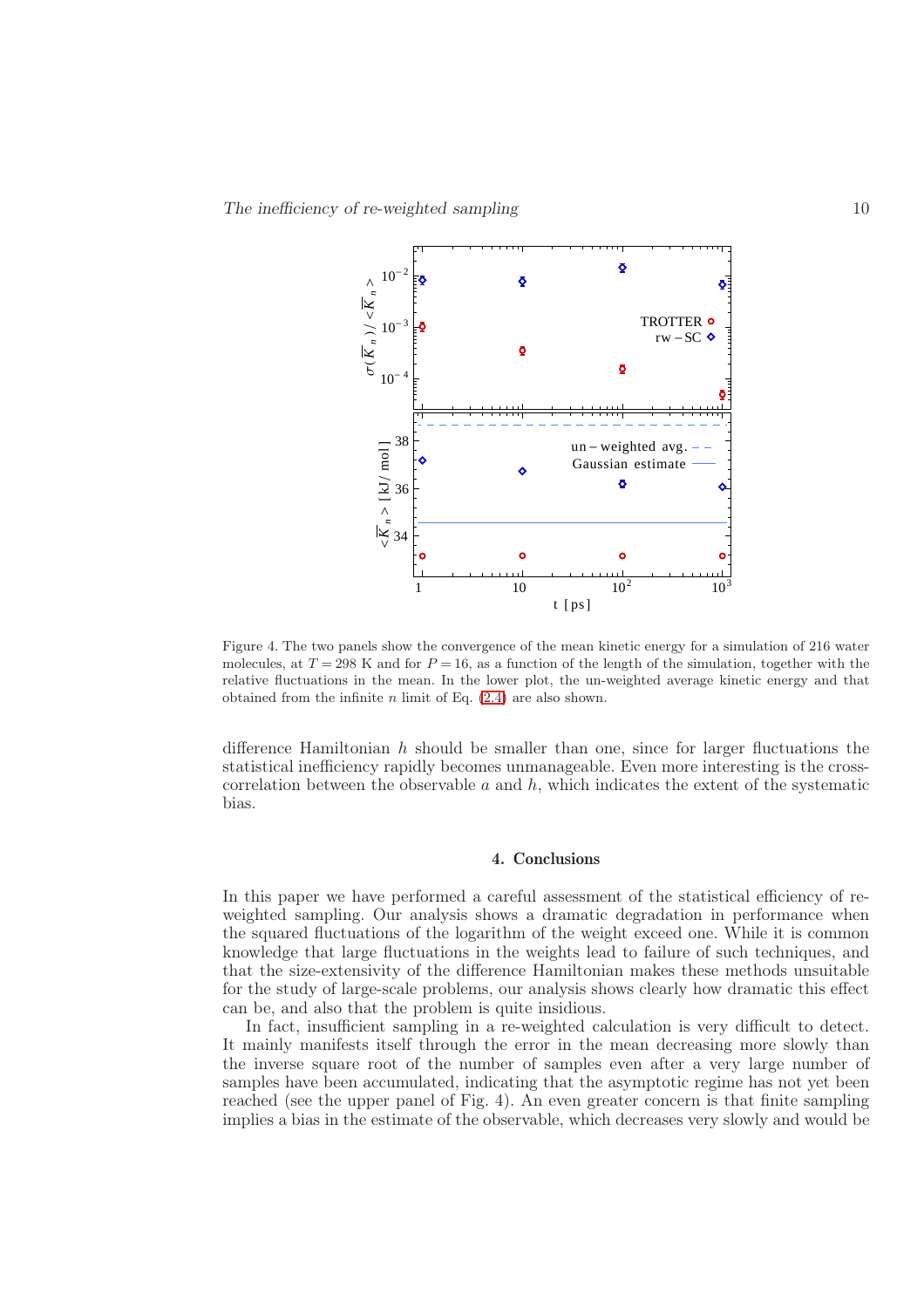exceedingly hard to detect in a more complex – or computationally demanding – problem (see the lower panel of Fig. 4).

As a demonstration of how these results can be used, we have examined the applicability of high order path integral factorizations to condensed-phase simulations. The most promising of these techniques relies on re-weighting based on a difference Hamiltonian [\[16,](#page-13-12) [17](#page-14-1)]. We have worked out the dependence of the fluctuations in this quantity on the properties of the system being studied, the number of degrees of freedom involved, and the number of path integral beads. We have shown that for large and/or strongly quantum systems, a large number of replicas is required, not so much in order to converge the asymptotic expectation values of quantum observables, but to keep the fluctuations in the re-weighted average under control. Our analytical results allow one to predict the break-even point at which the advantages of high-order path integrals are lost due to statistical inefficiency. These predictions have been qualitatively verified by numerical experiments on the simulation of a flexible model of water under ambient conditions. For this system, high-order SC PIMD is advantageous for simulations of up to around 100 water molecules, but no more.

While a niche for the use of Hessian-free high-order PIMD therefore exists for the study of small clusters, one must consider that accelerated PIMD based on stochastic dynamics [\[22](#page-14-8)] exhibits comparable or faster convergence of quantum observables, without being affected by any of the statistical issues we have focussed on here. We firmly believe that this stochastic acceleration is therefore a far more promising approach to large scale path integral simulations.

## Acknowledgment

The authors gratefully acknowledge an insightful discussion with Michele Parrinello, and funding from the Wolfson Foundation, the Royal Society, and the Swiss National Science Foundation.

#### An asymptotic expression for re-weighted averages

In this appendix we present a derivation of the asymptotic expansion of the expectation value of a re-weighted average of  $n$  terms from a general distribution. As usual, we say that the formal sum  $\sum_{j=0}^{\infty} c_j n^{-j}$  is an asymptotic expansion for  $f_n$  if for any fixed  $k$ we have  $f_n = \sum_{j=0}^k c_j n^{-j} + \mathcal{O}(n^{-(k+1)})$  as  $n \to \infty$ . This does not imply that the sum converges. Our main result is as follows:

THEOREM 1. Let  $(a_i, w_i)_{i=1}^n$  be n independent samples from a (correlated) joint distribution  $p_0(a, w)$ . Suppose that w takes only positive values, and that all moments of a, w and  $w^{-1}$  are finite. Let

$$
\bar{a}_n = \sum_{i=1}^n a_i w_i / \sum_{i=1}^n w_i.
$$
\n(A.1)

Then  $\langle \bar{a}_n \rangle$  and  $\sigma^2(\bar{a}_n) = \langle \bar{a}_n^2 \rangle - \langle \bar{a}_n \rangle^2$  have asymptotic expansions in n whose coefficients are determined by the joint moments of  $p_0(a, w)$ , with the leading terms in these expansions being given by Eqs.  $(2.2)$  and  $(2.3)$ .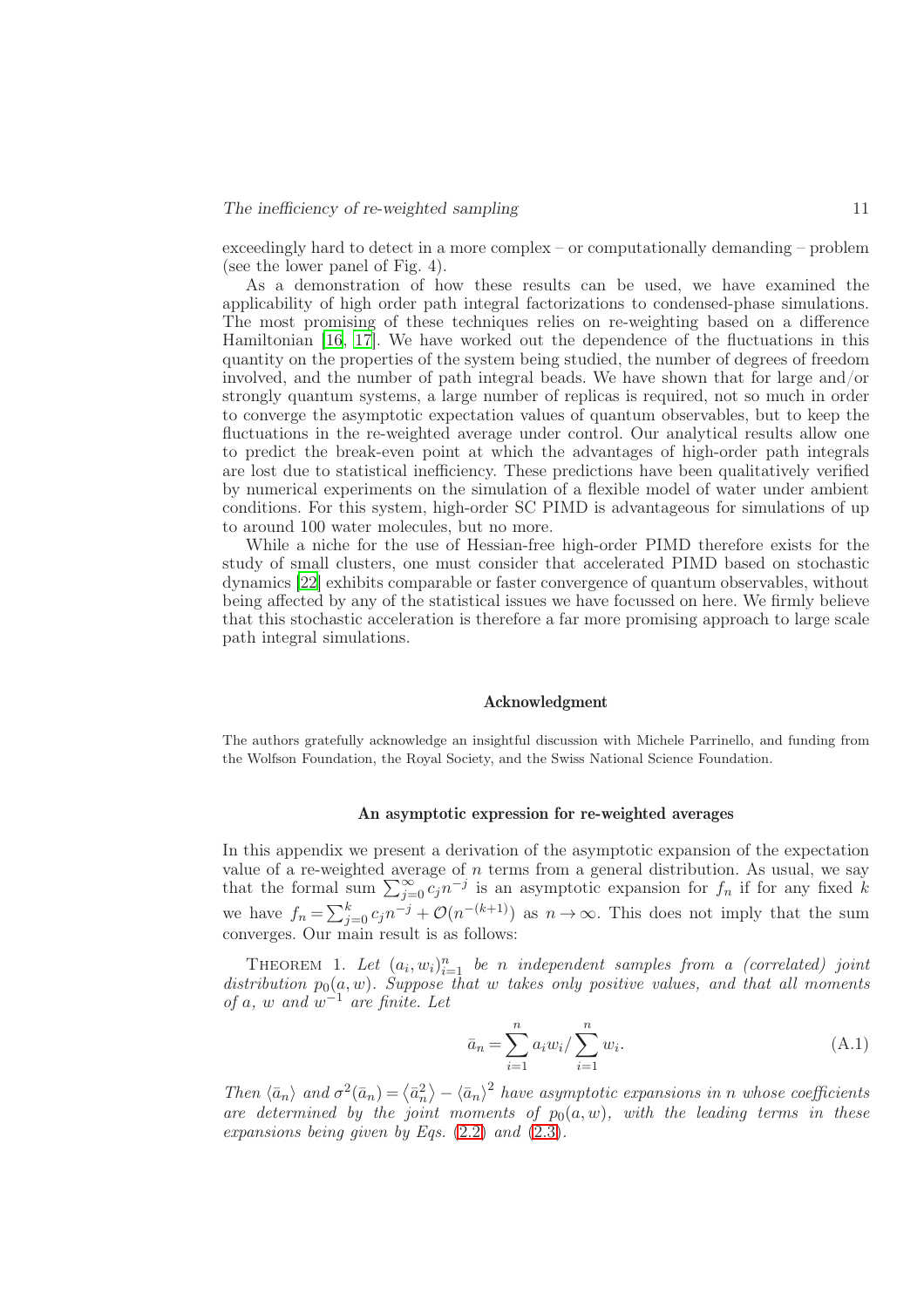The argument below will show how to calculate the higher-order coefficients of the expansion, although there does not seem to be a simple explicit formula for the general coefficient  $c_i$ .

Multiplying the distribution w by a constant (i.e., multiplying all  $w_i$  by the same constant) does not affect  $\langle \bar{a}_n \rangle$ , so we assume in the proof that  $\langle w \rangle = 1$ . With this assumption, Eqs.  $(2.2)$  and  $(2.3)$  simplify to

<span id="page-11-3"></span>
$$
\langle \bar{a}_n \rangle = \langle a w \rangle + n^{-1} (\langle a w \rangle \langle w^2 \rangle - \langle a w^2 \rangle) + \mathcal{O}(n^{-2}), \tag{A.2}
$$

$$
\sigma^2(\bar{a}_n) = n^{-1} \left( \langle a^2 w^2 \rangle - 2 \langle aw \rangle \langle aw^2 \rangle + \langle aw \rangle^2 \langle w^2 \rangle \right) + \mathcal{O}(n^{-2}). \tag{A.3}
$$

Explicit calculations can be further simplified by subtracting a constant from a (and hence from  $\langle \bar{a}_n \rangle$  to ensure that  $\langle a w \rangle = 0$ , but we shall not do this in the following.

Since all the samples are independent and identically distributed, one can write

<span id="page-11-2"></span>
$$
\langle \bar{a}_n \rangle = n \left\langle \frac{a_n w_n}{z_n} \right\rangle = n \left\langle \frac{a w}{w + z_{n-1}} \right\rangle \tag{A.4}
$$

where  $z_n = \sum_{i=1}^n w_i$  is the sum of n independent copies of w, and  $z_{n-1}$  (but not  $z_n$ ) is independent of the correlated pair  $(a, w)$ .

Let  $\tilde{w} = w - 1$  and  $\tilde{z}_n = z_n - n = \sum_{i=1}^{n'} \tilde{w}_i$  be the centralized versions of w and  $z_n$ . We first consider the properties of  $\tilde{z}_n$ . Even in the (canonical) special case where w is lognormal, not much can be obtained analytically about the distribution of  $\tilde{z}_n$  [\[28](#page-14-12)]. However, one can obtain its moments using the general formula

<span id="page-11-0"></span>
$$
\kappa^{(k)} = \mu^{(k)} - \sum_{i=1}^{k-1} {k-1 \choose i-1} \kappa^{(i)} \mu^{(k-i)}
$$
\n(A.5)

relating the cumulants  $\kappa^{(k)}$  and moments  $\mu^{(k)}$  of a distribution. When  $\mu^{(1)} = 0$  (and hence  $\kappa^{(1)} = 0$ ), as is the case for the centred variables  $\tilde{w}$  and  $\tilde{z}_n$ , Eq. [\(A.5\)](#page-11-0) can be written as

<span id="page-11-1"></span>
$$
\tilde{\kappa}^{(k)} = \tilde{\mu}^{(k)} - \sum_{i=2}^{k-2} {k-1 \choose i-1} \tilde{\kappa}^{(i)} \tilde{\mu}^{(k-i)}.
$$
\n(A.6)

We therefore first calculate the cumulants  $\tilde{\kappa}_1^{(k)}$  $_{1}^{(\kappa)}$  of the distribution of  $\tilde{w}$  using Eq. [\(A.6\)](#page-11-1). The cumulants of  $\tilde{z}_n$  are simply  $\tilde{\kappa}_n^{(k)} = n\tilde{\kappa}_1^{(k)}$  $\binom{k}{1}$ , and the moments  $\tilde{\mu}_n^{(k)}$  of  $\tilde{z}_n$  can be recovered by inverting Eq. [\(A.6\)](#page-11-1). By induction on k we find that  $\tilde{\mu}_n^{(k)}$  is a polynomial in n of degree  $\lfloor k/2 \rfloor$ ; this can also be seen directly by expanding the expectation of the kth power of the sum of the  $\tilde{w}_i$ .

An asymptotic expansion for  $\langle \bar{a}_n \rangle$  can now be developed by expanding the denominator in Eq. [\(A.4\)](#page-11-2) about its mean. Let  $X = \tilde{z}_n/n = z_n/n - 1$ . Using the identity  $1/(1+x) = \sum_{j=0}^{k-1} (-x)^j + (-x)^k/(1+x)$ , we have

$$
\langle \bar{a}_n \rangle = \left\langle \frac{a_n w_n}{z_n/n} \right\rangle = \left\langle \frac{a_n w_n}{1+X} \right\rangle =
$$
  
= 
$$
\sum_{j=0}^{k-1} (-1)^j \left\langle a_n w_n X^j \right\rangle + (-1)^k \left\langle a_n w_n \frac{X^k}{1+X} \right\rangle.
$$
 (A.7)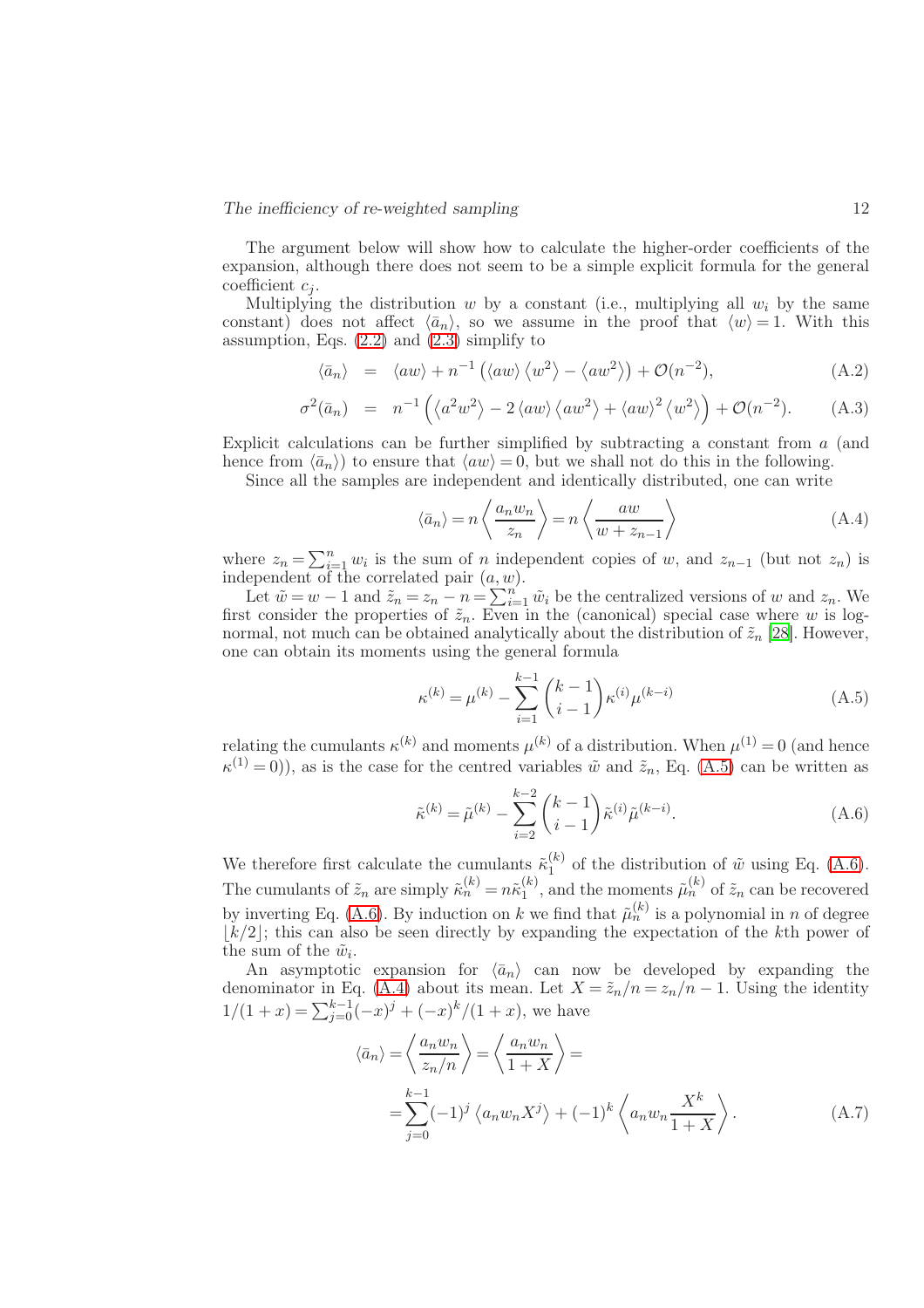Since  $X = (\tilde{z}_{n-1} + \tilde{w}_n)/n$  and  $\tilde{z}_{n-1}$  is independent of  $(a_n, w_n)$ , the terms in the sum can be written out in terms of the moments  $\tilde{\mu}_{n-}^{(k)}$  $_{n-1}^{(\kappa)}$  of  $\tilde{z}_{n-1}$ :

<span id="page-12-0"></span>
$$
(-1)^{j} \langle a_{n} w_{n} X^{j} \rangle = (-n)^{-j} \sum_{i=0}^{j} {j \choose i} \langle a(\tilde{w} + 1)\tilde{w}^{i} \rangle \tilde{\mu}_{n-1}^{(j-i)}.
$$
 (A.8)

For each j, the term described by Eq.  $(A.8)$  is a (Laurent) polynomial in n with powers between  $n^{-\lceil j/2 \rceil}$  and  $n^{-j}$ . We claim that

<span id="page-12-1"></span>
$$
R_n^{(k)} = \left\langle a_n w_n \frac{X^k}{1+X} \right\rangle = \mathcal{O}(n^{-k/2}),\tag{A.9}
$$

so the residual term  $R_n^{(k)}$  shrinks with n. Moreover, summing Eq. [\(A.8\)](#page-12-0) over  $j \leq 2d$  and collecting coefficients gives the first terms of the asymptotic expansion of  $\langle \bar{a}_n \rangle$  down to order  $n^{-d}$ . For example, setting  $d=1$  and discarding the terms with an  $n^{-2}$  dependence yields Eq. [\(A.2\)](#page-11-3).

The bound Eq. [\(A.9\)](#page-12-1) is perhaps most easily seen by applying the Cauchy–Schwartz inequality twice, or Hölder's inequality once, to show that in general  $|\langle A_1A_2A_3A_4\rangle| \leq$  $\prod_{i=1}^4 \langle A_i^4 \rangle^{1/4}$ . Here  $A_1 = a_n$  and  $A_2 = w_n$  contribute constant factors to the product. With  $A_3 = X^k = (\tilde{z}_n/n)^k$  we have  $\langle A_3^4 \rangle = n^{-4k} \tilde{\mu}_n^{(4k)} = \mathcal{O}(n^{-2k})$ , so  $\langle A_3^4 \rangle^{1/4}$  has the required order  $\mathcal{O}(n^{-k/2})$ . Finally,  $A_4^4 = (1+X)^{-4} = (z_n/n)^{-4}$ . Since the function  $x^{-4}$ is convex, and  $z_n/n$  is just the average of the  $w_i$ , we have  $A_4^4 \le \sum_{i=1}^n w_i^{-4}/n$ , so  $\langle A_4^4 \rangle \le \langle w^{-4} \rangle$ , which is by assumption a finite constant, and the bound Eq. [\(A.9\)](#page-12-1) follows. For the variance, the argument is very similar, now using the fact that

$$
\left\langle \bar{a}_n^2 \right\rangle = n(n-1) \left\langle \frac{a_{n-1}w_{n-1}a_nw_n}{n^2(1+X)^2} \right\rangle + n \left\langle \frac{a_n^2w_n^2}{n^2(1+X)^2} \right\rangle,
$$

and the identity  $(1+x)^{-2} = \sum_{j=0}^{k-1} (j+1)(-x)^j + (-1)^k \frac{(k+1)x^k + kx^{k+1}}{(1+x)^2}$  $\frac{(1+x)^2}{(1+x)^2}$ . A similar method applies to higher moments of  $\bar{a}_n$ .

Note that the assumption that all negative moments of  $w$  are finite was only used to control the tail behaviour of  $1/(1+X) = (z_n/n)^{-1}$  near 0. In fact, this has much better tail behaviour than  $w^{-1}$ , so much weaker conditions suffice. For example, splitting the sum  $z_n$  into groups of m and noting that  $z_m^{-1} \le \prod_{i=1}^m w_i^{-1/m}$  $i^{(-1/m)}$ , one can check that the result holds assuming only that  $\langle w^{-\alpha} \rangle$  is finite for *some* positive  $\alpha$ .

Finally, we should emphasize that one cannot expect the infinite sum corresponding to Eq. (A.7), or the asymptotic expansion of  $\langle \bar{a}_n \rangle$ , to converge for any fixed n. Indeed, in the log-normal case where  $w = e^{-h}$ , we have  $\mu_1^{(k)} = \langle w^k \rangle = \exp(\sigma^2(h)k^2/2)$ , which becomes  $\exp(\sigma^2(h)k(k-1)/2)$  after normalizing so that  $\langle w \rangle = 1$ . Moreover, the kth central moment  $\tilde{\mu}_1^{(k)}$  $\mu_1^{(k)}$  also contains a component proportional to  $\mu_1^{(k)}$  $\int_{1}^{(\kappa)}$  (it is a linear combination of this and lower moments). Hence, Eq. [\(A.8\)](#page-12-0) will contain a component proportional to  $\left[\exp\left(\frac{\sigma^2(h)}{2}\right)\right]^{j(j-1)}/n^{j-1}$ . For any n, this eventually increases with j, so the infinite sum does not converge. Similar considerations strongly suggest that the first few terms in the asymptotic expansion will be a good approximation only if  $\sigma^2(h)$ is small compared to (at most a certain constant times)  $\log n$ .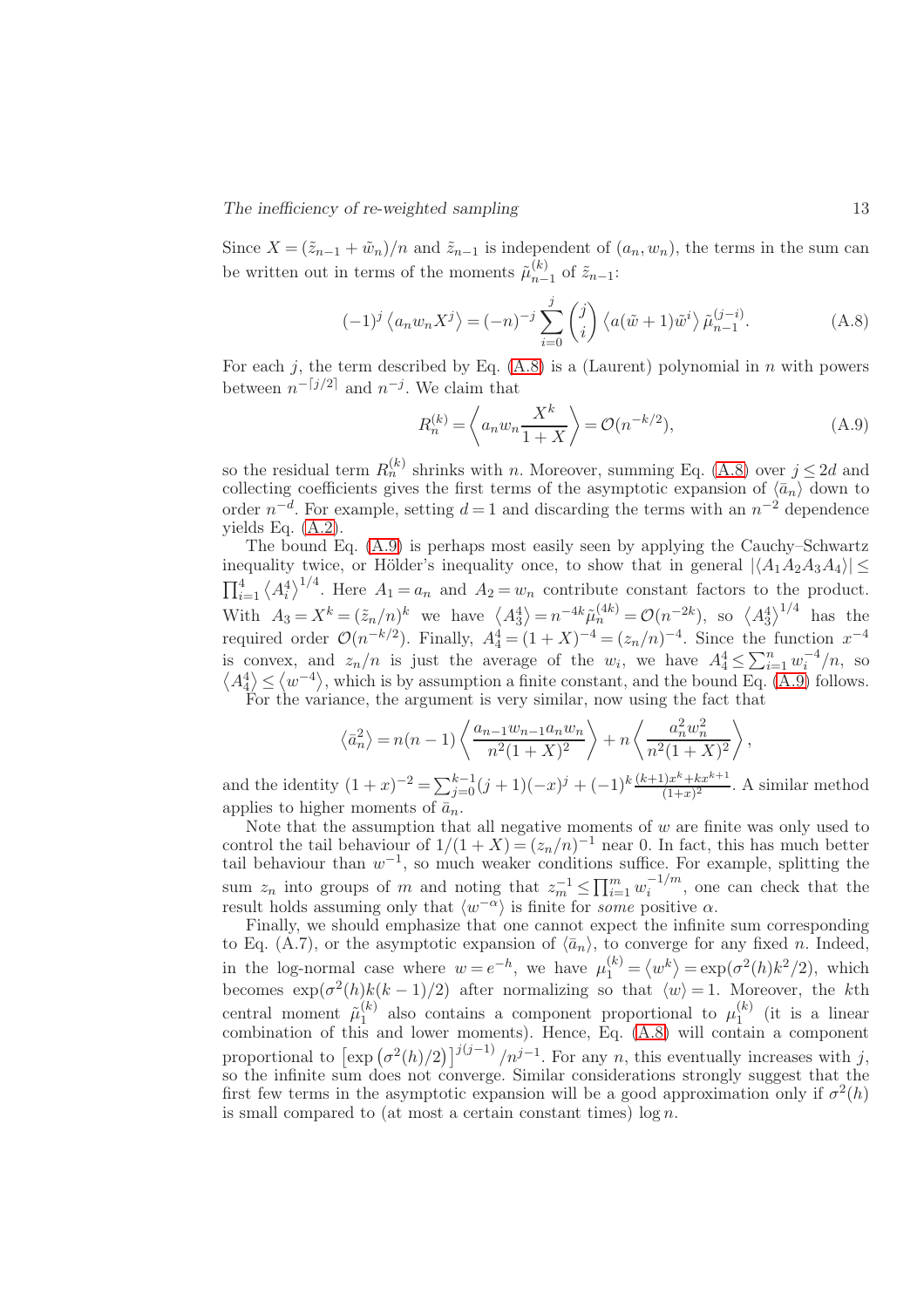#### References

- <span id="page-13-0"></span>[1] N. Metropolis, A. W. Rosenbluth, M. N. Rosenbluth, A. H. Teller, and E. Teller. Equation of State Calculations by Fast Computing Machines. J. Chem. Phys., 21(6):1087–1092, 1953.
- <span id="page-13-6"></span>[2] W. K. Hastings. Monte Carlo Sampling Methods Using Markov Chains and Their Applications. Biometrika, 57(1):–97, 1970.
- <span id="page-13-1"></span>[3] D. Frenkel and B. Smit. Understanding Molecular Simulation. Academic Press, London, Second edition, 2002.
- <span id="page-13-2"></span>[4] S. Duane, A. D. Kennedy, B. J. Pendleton, and D. Roweth. Hybrid Monte Carlo. Phys. Lett. B, 195(2):216–222, 1987.
- [5] S. Kumar, J. M. Rosenberg, D. Bouzida, R. H. Swendsen, and P. A. Kollman. The weighted histogram analysis method for free-energy calculations on biomolecules. I. The method. J. Comp. Chem., 13(8):1011–1021, 1992.
- <span id="page-13-3"></span>[6] M. Bonomi, A. Barducci, and M. Parrinello. Reconstructing the equilibrium Boltzmann distribution from well-tempered metadynamics. J. Comp. Chem., 30(11):1615–1621, 2009.
- <span id="page-13-4"></span>[7] I. M. Barbour, S. E. Morrison, E. G. Klepfish, J. B. Kogut, and M. P. Lombardo. Results on finite density QCD. Nucl. Phys. B, 60(1-2):220–233, 1998.
- <span id="page-13-5"></span>[8] Z. Fodor and S. D. Katz. A New method to study lattice QCD at finite temperature and chemical potential. Phys. Lett. B, 534(1-4):87–92, 2002.
- <span id="page-13-7"></span>[9] A. F. M. Smith and G. O. Roberts. Bayesian computation via the Gibbs sampler and related Markov chain Monte Carlo methods. J. Royal Stat. Soc. B, 55(1):3–23, 1993.
- <span id="page-13-8"></span>[10] R. P. Feynman and A. R. Hibbs. Quantum Mechanics and Path Integrals. McGraw-Hill, New York, 1964.
- [11] M. Parrinello and A. Rahman. Study of an F center in molten KCl. J. Chem. Phys., 80:860, 1984.
- <span id="page-13-9"></span>[12] D. M. Ceperley. Path integrals in the theory of condensed helium. Rev. Mod. Phys., 67(2):279–355, Apr 1995.
- <span id="page-13-10"></span>[13] M. Takahashi and M. Imada. Monte Carlo calculation of quantum systems. II. Higher order correction. J. Phys. Soc. Jap., 53(11):3765–3769, 1984.
- <span id="page-13-13"></span>[14] M. Suzuki. Hybrid exponential product formulas for unbounded operators with possible applications to Monte Carlo simulations. Phys. Lett. A, 201(5-6):425–428, 1995.
- <span id="page-13-11"></span>[15] S. A. Chin. Symplectic integrators from composite operator factorizations. Phys. Lett. A, 226(6):344–348, 1997.
- <span id="page-13-12"></span>[16] S. Jang, S. Jang, and G. A. Voth. Applications of higher order composite factorization schemes in imaginary time path integral simulations. J. Chem. Phys., 115(17):7832–7842, 2001.